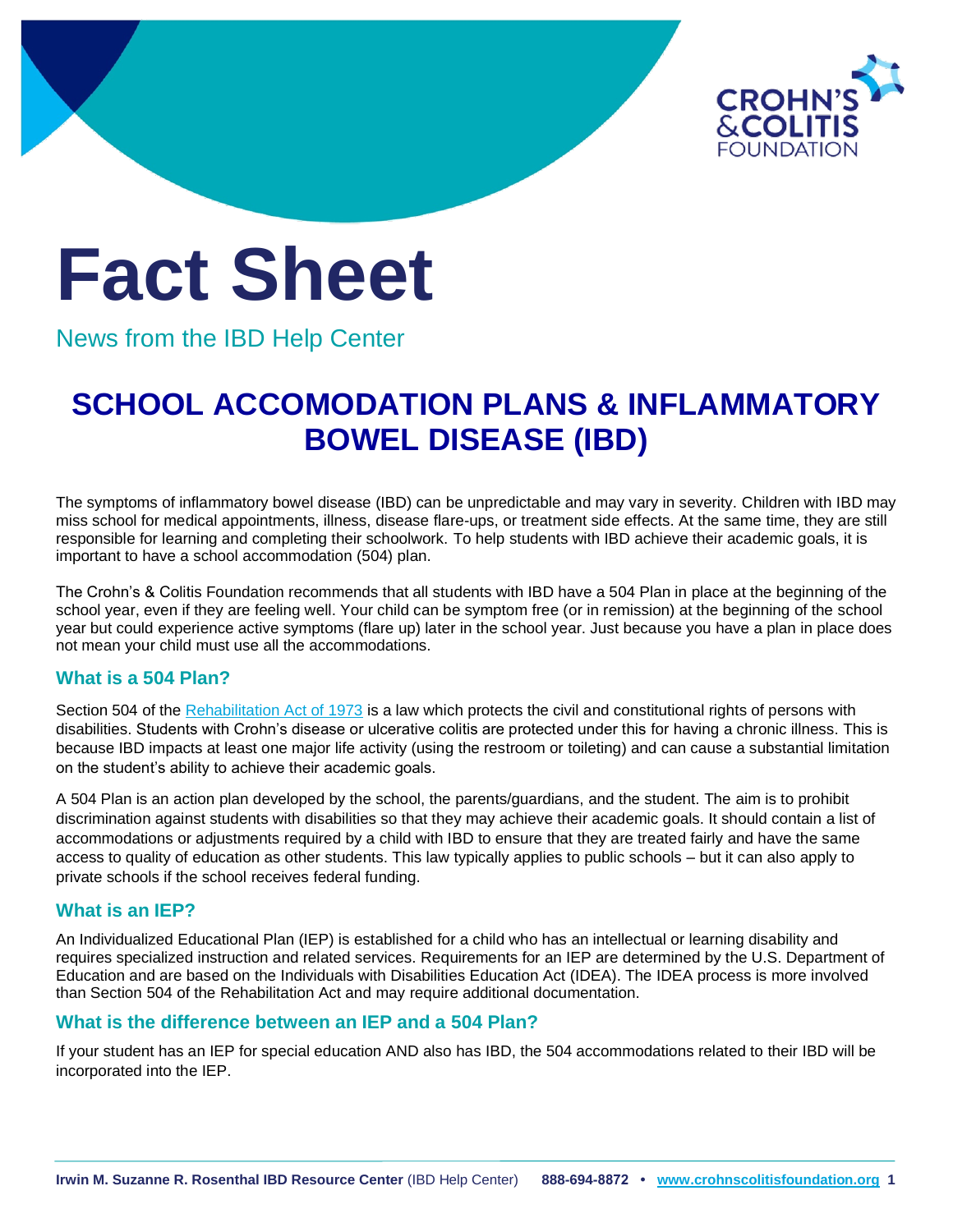#### **What types of accommodations can be helpful for students with IBD?**

The types of accommodations that can be helpful really depend on your child and their needs. Commonly requested accommodations include:

- Unlimited restroom access
- Stop-the-clock-testing
- Options to make up missed class time for medical appointments and illness without penalty
- Tutoring after a specific period of absence due to disease flare up
- Full participation in extracurricular activities even after classroom absences

You and your child should work together to come up with a list of accommodations to request. It may also be helpful to seek suggestions from your child's healthcare team.

#### **What if my child is learning remotely?**

If your child is learning from home, here are some accommodations that may be helpful:

- Having permission to turn off, or stay off camera if they are not feeling well
- Being able to use the bathroom during class which may involve leaving and rejoining the online classroom without the teacher drawing attention to the student
- Agreeing upon a "code word" or notification that the student can use in a private chat to alert the teacher that they need to leave for a medical or bathroom need
- If the student needs to miss class due to medical needs, the lesson/ classwork can be made available to the student to learn on their own time

#### **What are some of the first steps in creating a 504 Plan?**

Here is some important points to keep in mind when establishing a 504 Plan with your child's school:

- Contact the school about developing a 504 Plan for your child. The initial request for a 504 Plan can be verbal or in writing and it can come either from you or the school
- Ask your child's doctor for a letter or a medical report that can confirm your child's diagnosis of IBD
- Set up a meeting with a guidance counselor or the referred point person at your child's school (i.e., Director of Special Services) to discuss the development of a 504 Plan
- Ensure that all your child's teachers are aware of and understand the details of the plan. The plan is a shared responsibility, and clear communication about your child's health needs is important. Make sure you include anything you think your child may need for the year (even if they are currently in remission). A plan may be setup prior to the school year, and changes can be made at any time at the school's discretion or your request.
- If the school tries to remove anything from the plan because they find that it is not currently necessary, emphasize that IBD symptoms change over time and may become active during the school year and therefore the accommodation should remain in place. It's important to keep open communication with your child's school about any additional health situations that arise.
- The plan is only valid for one year; therefore, a plan must be created or updated annually even if there were no changes in your child's health.
- Establish a plan for when your child needs to stay home for an extended period. Your child may be able to have access to home tutoring. Each school district may have different guidelines for how many consecutive absences per week would entitle them to home tutoring.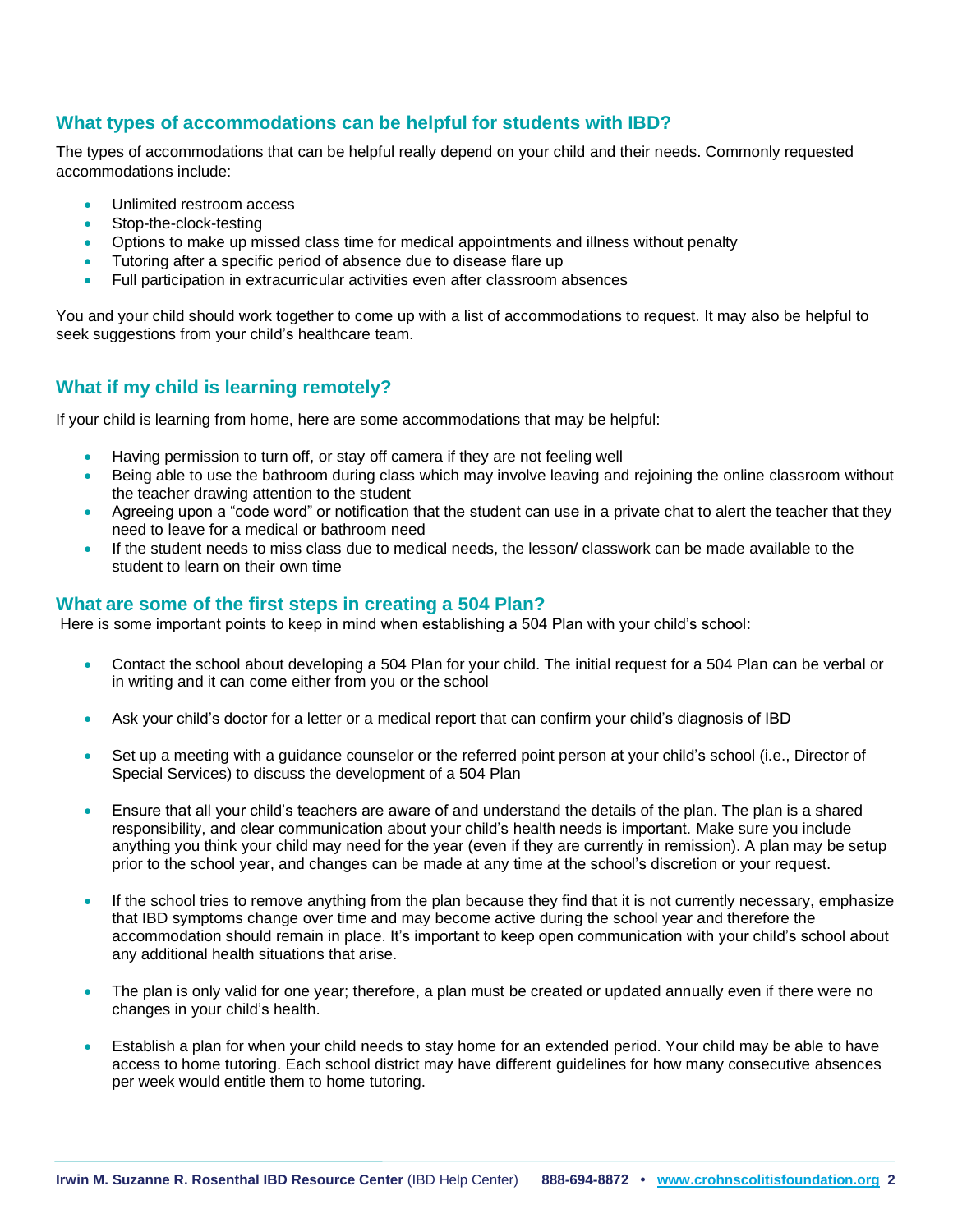Many schools have their own version of a 504 Plan and it is perfectly appropriate to use the school's form. However, make sure you review it to ensure that it includes the accommodations your child needs.

Prior to meeting with your child's school, you may want to:

- View the Foundation's [Guide for Parents b](https://issuu.com/ccfa1/docs/parents-guide-brochure-final?fr=sYzIzNTM3MDAxNzI)rochure
- Share the Foundation's [Guide for Teachers and Other School Personnel](https://issuu.com/ccfa1/docs/parents-guide-brochure-final?fr=sYzIzNTM3MDAxNzI) brochure with your child's teachers and school administrators

You can view and print out copies by visiting our website at [https://www.crohnscolitisfoundation.org/science-and](https://www.crohnscolitisfoundation.org/science-and-professionals/patient-resources/patient-brochures)[professionals/patient-resources/patient-brochures.](https://www.crohnscolitisfoundation.org/science-and-professionals/patient-resources/patient-brochures) You can also request free copies of our brochures by sending an email to the Foundation's IBD Help Center at [info@crohnscolitisfoundation.org.](mailto:info@crohnscolitisfoundation.org)

## **What are some of the do's and don'ts of creating a 504 Plan?**

| Do's                                                                                                             | Don'ts                                                                                                                                                                              |
|------------------------------------------------------------------------------------------------------------------|-------------------------------------------------------------------------------------------------------------------------------------------------------------------------------------|
| DO include your child in identifying<br>accommodations that may help them succeed in<br>school.                  | <b>DON'T</b> assume your child is aware of or using the<br>accommodations available to them.                                                                                        |
| DO be specific about what accommodations are<br>needed instead of saying "as needed."                            | <b>DON'T</b> assume that the school is implementing<br>your child's 504 Plan.                                                                                                       |
| DO include why, what, where, when, who, and<br>how accommodations will be implemented.                           | <b>DON'T</b> assume every teacher, substitute, coach,<br>staff, or administrator knows your child's<br>accommodation needs.                                                         |
| <b>DO</b> develop a plan even if your child is healthy<br>and doing well at the beginning of the school<br>year. | <b>DON'T</b> let your child talk you out of implementing a<br>plan because they are "too embarrassed" or are<br>doing well at the beginning of the school year.                     |
| DO continually check in with your child and their<br>teachers to see if the plan is working.                     | <b>DON'T</b> get frustrated with the situation.<br>Establishing accommodations can be a slow-<br>moving process. Learn the facts and use your<br>energy to advocate for your child. |

#### **What if my child's school does not approve or follow the 504 Plan?**

You can file a complaint or request a due process hearing with a 504 coordinator if you do not agree with the school district's evaluation decision. You should review the Notice of Parents and Student Rights under Section 504 of the Rehabilitation Act of 1973 for more information.

#### **What are my rights if I disagree with the 504 Plan or any of its components?**

If you disagree with the 504 Plan, you can express your views at the meeting and suggest alternatives. You may refuse to sign the plan until your concerns are addressed.

#### **Is my child required to take physical education?**

Children with IBD are not automatically excluded or excused from physical education. However, physical education accommodations can be written into a 504 Plan.

#### **Does my child have to be struggling with classes or failing before they can get accommodations?**

No. The law does not say your child must be failing or struggling with classes or subjects to qualify for accommodations. Even if your child is a straight A student they would still qualify for accommodations under the 504 Plan.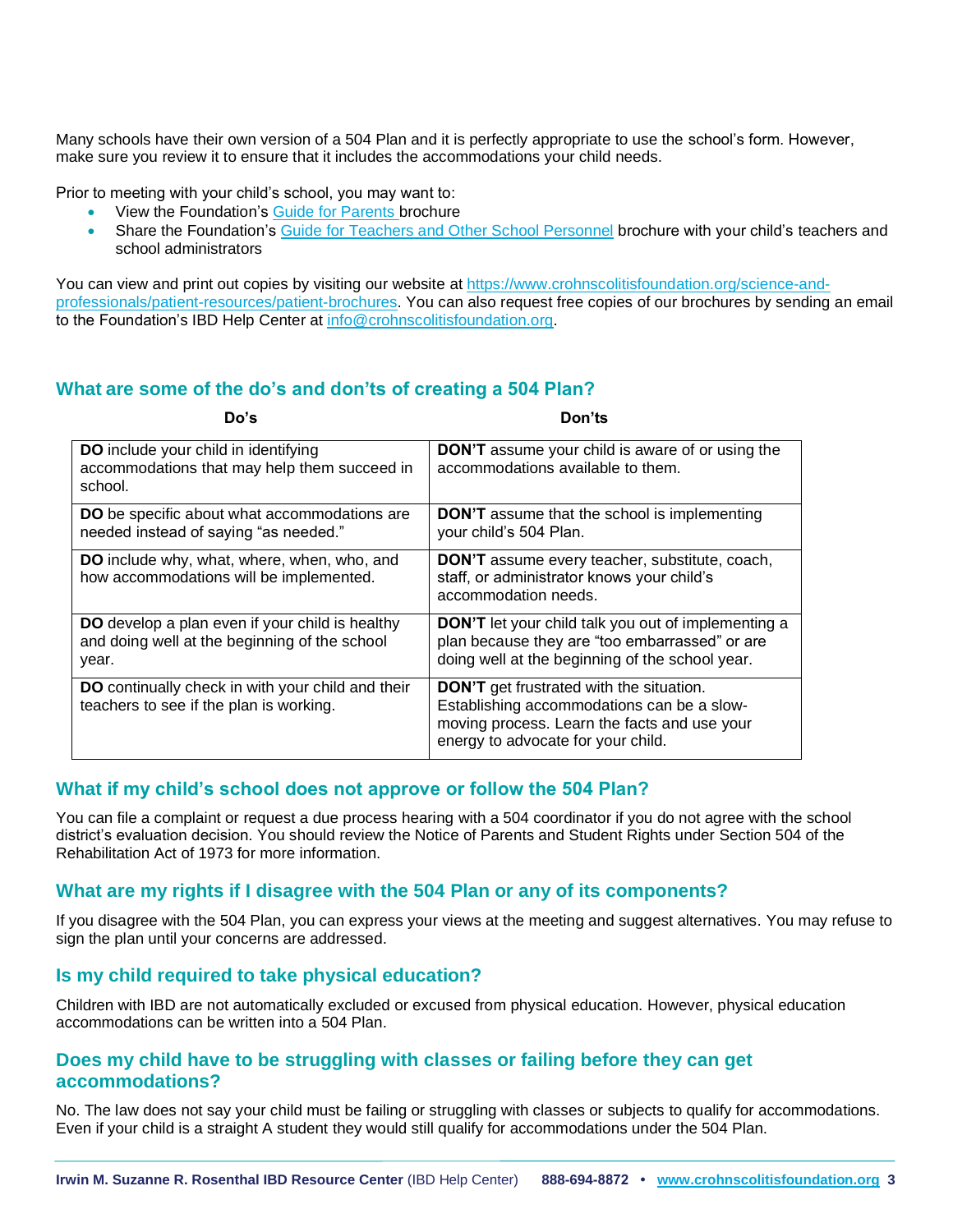# **Can my child get accommodations for taking college boards, (i.e. PSAT, SAT, ACT, etc.)?**

Your student can get accommodations while taking college board exams. However, students with school accommodations do not automatically qualify for college board accommodations. You must apply well in advance of the test for your student to get accommodations approved. Your student can work with their school to submit a formal request for college board accommodations if the following criteria can be met:

- The student has a documented disability including medical impairments, such as IBD
- The disability will impact the student's ability to participate in college boards in the usual manner and accommodation is needed.

#### **Can college students receive accommodations?**

Section 504 of the Rehabilitation Act of 1973 also protects students in higher education. However, unlike high school, the college student must seek out services and advocate on their own behalf. Colleges are not allowed to ask students if they have a disability or health issue and students must voluntarily disclose that they have IBD, provide documentation, and request support or accommodations. Colleges offer an array of support, but your child must seek out these supports. It is best to seek accommodations out at the beginning of the semester or before the student is at risk of failing or dropping out of a course.

While each college or university may differ in the exact accommodations offered to students who need them, below is a list of some important accommodations that may be included:

- **Priority Enrollment:** This allows students to have an earlier enrollment time for classes and build a schedule that works best for their IBD
- **Notetaking Support:** This allows other student volunteers to consistently take notes for students with IBD who may not be able to attend every class.
- **Adjusted Deadlines:** This allows students with IBD to get reasonable extensions on projects and assignments if necessary. It's important to note that the nature of deadline adjustments can vary from school to school
- **Adjusted Attendance:** These policies allow professors to work with students to come up with alternatives to making up attendance credit for missed classes
- **Exam Accommodations/ Extended Time:** This allows for extra time when taking timed exams. For students with IBD, this can mean "stopping the clock" when you need to use the bathroom and not losing time
- **Housing:** Depending on the types of housing offered, students may be able to request a certain type of room, such as one with your own bathroom, or a single room without roommates. Students may also be able to request certain things based on your medical treatment, such as having your own fridge or access to bathroom with a tub in case you require a sitz bath
- **Dining:** Students may be able to request a room with a kitchen if it's offered. Some colleges may also have a special kitchen that only certain students have access to. Students may be able to discuss having a different meal plan than what is offered to other students or have specially crafted meals specific to their diet
- **Mobility Accommodations:** Student may be able to request transportation to, from and in between classes, if getting around campus is a challenge due to fatigue, joint pain, or other IBD-related reasons